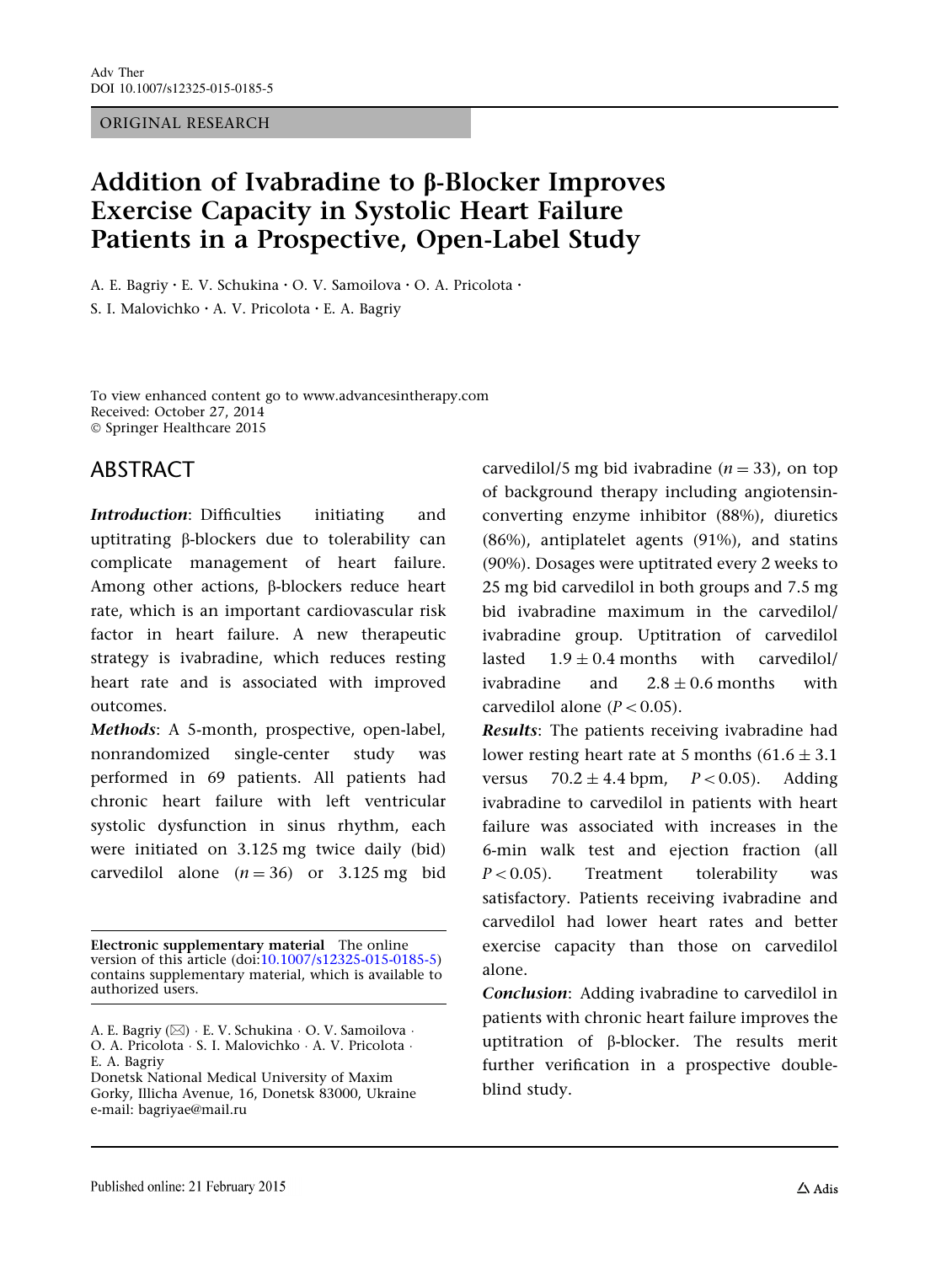Keywords: Heart rate; Heart failure; Ivabradine; Carvedilol; **ß-blockers** 

## INTRODUCTION

The management of chronic heart failure has improved substantially in recent years [\[1](#page-10-0), [2](#page-10-0)]. However, there remain a number of difficulties in clinical practice, notably the uptitration of b-blockers, which can be complicated due to tolerability problems. Indeed, uptitration can be a lengthy process, and may involve numerous visits to the physician. Many patients therefore receive suboptimal dosages. Observational data in Europe suggest that the target dose laid out for patients with chronic heart failure is reached in only 37% of patients receiving carvedilol and 21% of patients receiving bisoprolol or metoprolol [[1](#page-10-0), [3,](#page-10-0) [4\]](#page-10-0). Even in selected populations in randomized controlled trials, a substantial percentage of patients are unable to maintain the recommended  $\beta$ -blocker dose over a long period of time [[5\]](#page-10-0).

One of the beneficial actions of  $\beta$ -blockers is the reduction of heart rate. Despite this, it appears that heart rate is not optimally controlled in many heart failure patients [[6](#page-10-0), [7\]](#page-10-0). This is of concern since elevated heart rate is an important cardiovascular risk factor in chronic heart failure, and heart rate reduction is a recognized therapeutic target [\[8\]](#page-10-0). Moreover, as further uptitration of  $\beta$ -blockers is clearly not achievable in many patients, there is an urgent need for complementary therapeutic strategies to reduce heart rate.

Ivabradine, which acts by pacemaker current  $(I_f)$  inhibition in the sinus node, represents a new therapeutic opportunity [[9](#page-10-0)]. Ivabradine produces a rapid reduction in resting heart rate, and is associated with a reduction in major cardiovascular events in heart failure

[\[10\]](#page-10-0). Indeed, in SHIFT (Systolic Heart Failure Treatment with the  $I_f$  inhibitor ivabradine Trial, ISRCTN70429960), treatment with ivabradine in patients with systolic heart failure, heart rate  $>$  70 bpm, and in sinus rhythm was associated with a 26% reduction in risk for heart failure mortality  $(P = 0.014)$  and a 26% reduction in hospitalization for worsening heart failure  $(P < 0.0001)$  [[10](#page-10-0)].

This paper describes a prospective openlabel, nonrandomized single-center study performed to explore the effect of ivabradine on the exercise capacity, hemodynamics, and left ventricular (LV) function in patients with chronic heart failure with LV systolic dysfunction in sinus rhythm initiated on the b-blocker carvedilol.

## **METHOD**

### Study Design

This prospective open-label, nonrandomized single-center study was performed in patients attending the Cardiology Department of Donetsk Medical University, Ukraine. The first patient was recruited on 6 April 2011 and the last patient visit was on 22 December 2011. All procedures followed were in accordance with the ethical standards of the responsible committee (institution and nation) and with the Helsinki Declaration of 1975, as revised in 2006 and 2008. Informed consent was obtained from all patients for being included in the study.

#### Patients and Treatments

Male and female stable patients were eligible for inclusion if they had congestive heart failure in New York Heart Association (NYHA) class II or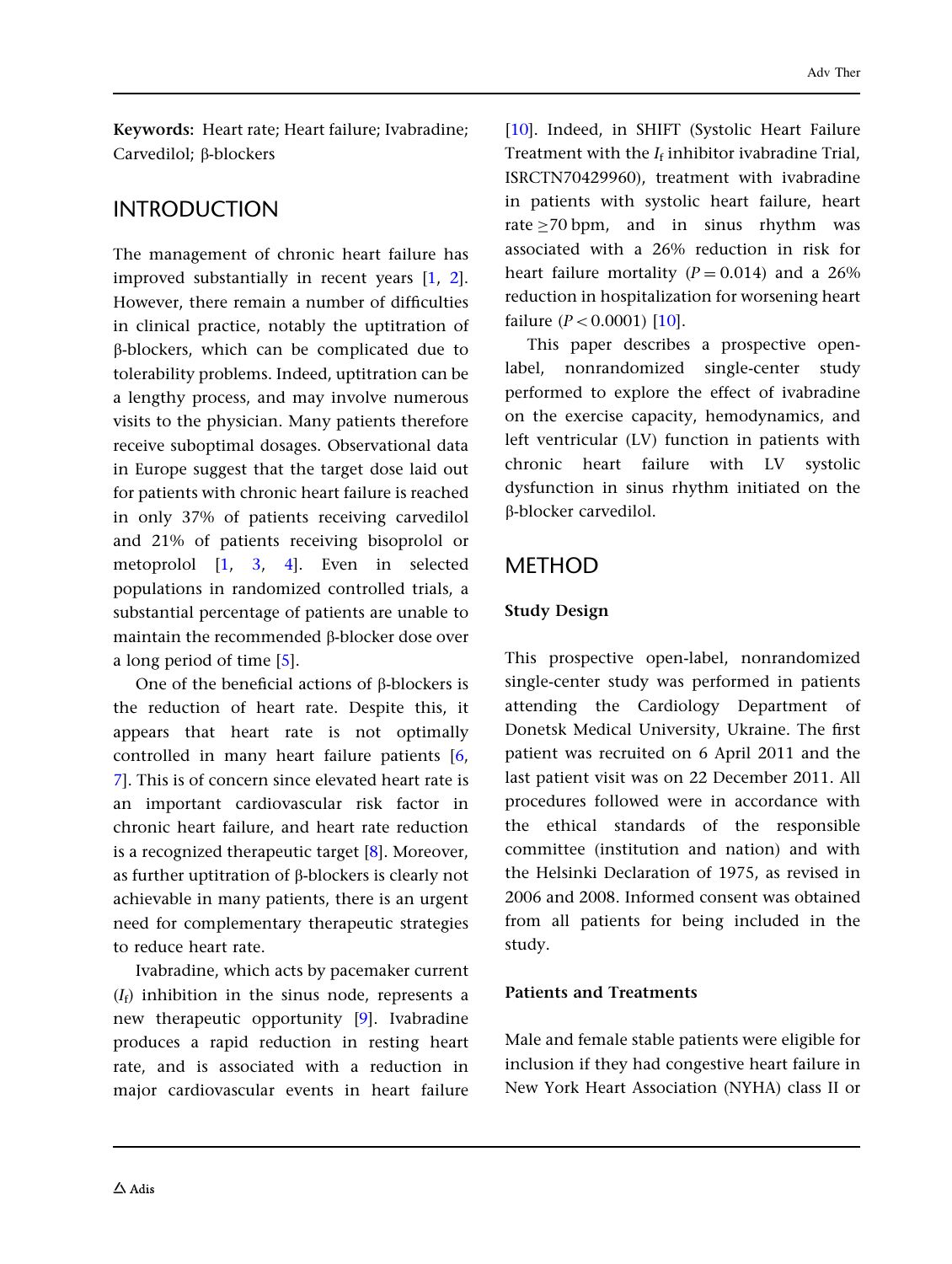III, LV systolic dysfunction (ejection fraction \40%), were in sinus rhythm, and had resting heart rate >70 bpm. Patients who had previously received ivabradine were excluded, as were those who received  $\beta$ -blockers in the 2 months prior to entry to the study. Patients could have received b-blockers more than 2 months previously, but had to have stopped due to tolerability or adherence issues. All patients had had a myocardial infarction between 1 and 8 years before study initiation.

The study design is presented in Fig. 1. Carvedilol 3.125 mg bid (6.25 mg/day) was initiated in all patients at entry to the study on top of standard therapy, and doubled every 2 weeks up to 25 mg bid (50 mg/day) or until the maximum tolerated dose was reached. The standard uptitration schedule for carvedilol was followed (i.e., initiation at 3.125 mg bid and then doubling the dose every 2 weeks to 25 mg bid according to tolerability). Ivabradine 5 mg bid (10 mg/day) was initiated 1 to 2 days after carvedilol, and uptitrated to 7.5 mg bid

(15 mg/day) 1 month later if resting heart rate  $>70$  bpm. The decision to initiate ivabradine was left to the investigator's judgment, though the protocol advised to start it in every other patient. Ivabradine was not initiated on the same day to leave time to check hemodynamic response to carvedilol. Ivabradine was downtitrated (from 7.5 to 5 or from 5 to 2.5 mg bid) in patients presenting with resting heart rate \55 bpm. All patients continued to receive standard therapy for management of their heart failure [e.g., angiotensin-converting enzyme (ACE) inhibitor, angiotensin II receptor blocker, statin, mineralocorticoid receptor antagonist, and diuretic].

#### Evaluations

Dosages of carvedilol and ivabradine were recorded at every routine patient visit (at 2, 4, and 6 weeks, and then 3 and 5 months), along with resting heart rate (by electrocardiogram), blood pressure (measurement by



Fig. 1 Study design. \*Baseline and final evaluations: laboratory tests, electrocardiography (ECG), echocardiography (ECHO), 6-min walking test, New York Heart Association (NHYA) class. HF heart failure, HR heart rate, MI myocardial infarction, LVEF left ventricular ejection fraction, ACE angiotensinconverting enzyme, ARB angiotensin II receptor blocker, MRA mineralocorticoid receptor antagonist, Bid twice daily, Mo month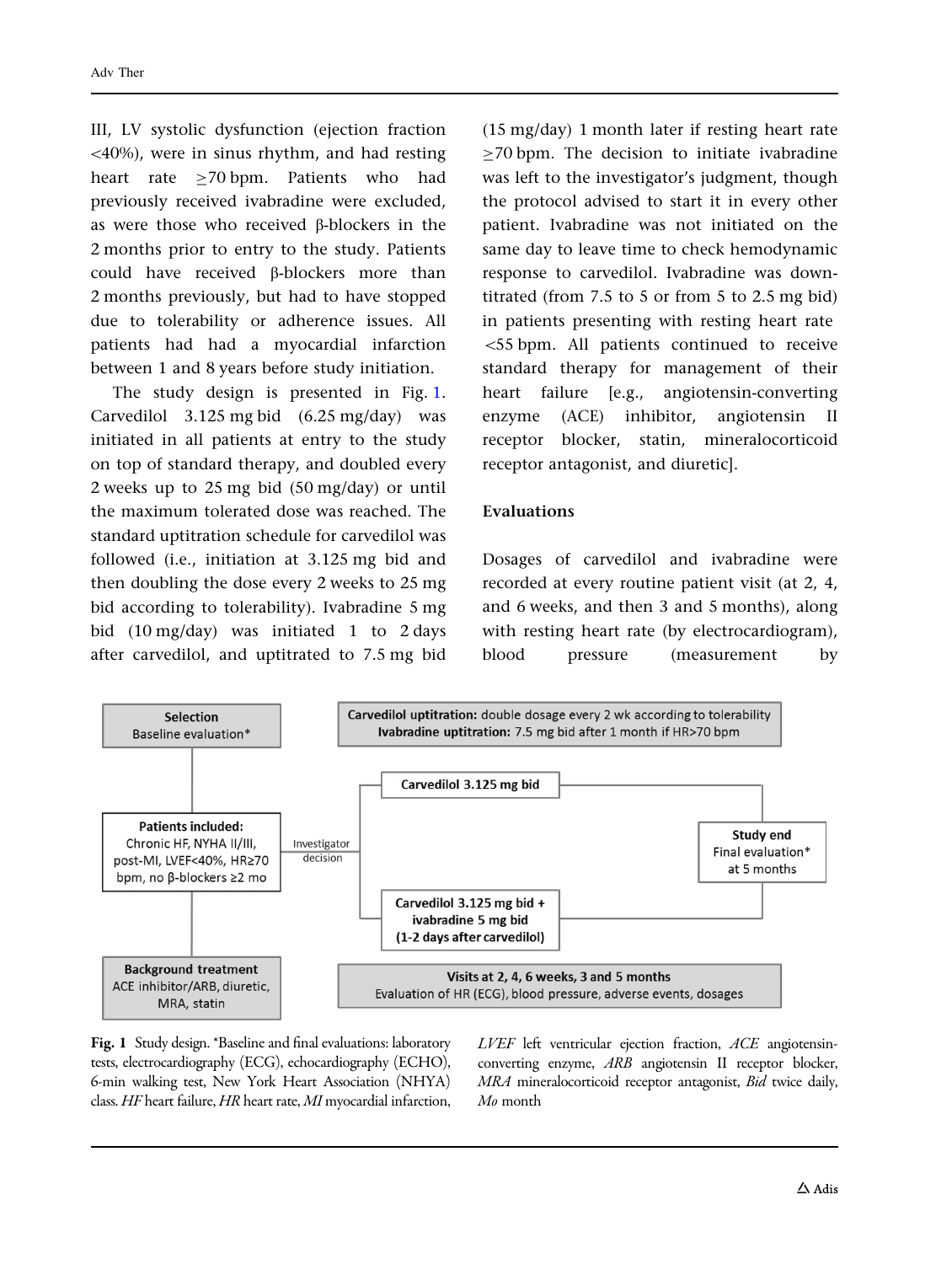sphygmomanometer, standard protocol), and safety and tolerability as part of the routine physical examination. A 6-min walking test and echocardiography were performed at baseline and 5 months. Patients with and without ivabradine were compared for performance on the 6-min walking test at 5 months (primary endpoint) and echocardiographic parameters at 5 months (LV ejection fraction, LV end-diastolic diameter, LV end-systolic diameter, and left atrial dimension).

### Statistical Methods

Baseline characteristics are presented for the whole population and for the two treatment groups separately as descriptive statistics, with  $mean + SD$  for continuous variables and numbers and percentages for categorical variables. Safety and tolerability are also presented using descriptive statistics. Betweengroup differences in heart rate, carvedilol dosage, systolic blood pressure (SBP), 6-min walking test, and echocardiographic parameters were analyzed using a Wilcoxon's test. A  $P$  value of  $\leq 0.05$  was considered as statistically significant. Statistics were performed by the Donetsk Medical University, Ukraine, using NCSS-2007 program (NCSS LLC, 329 North 1000 East, Kaysville, USA).

## RESULTS

A total of 76 patients were selected, and 69 patients were included and completed the planned 5-month follow-up with 36 patients receiving carvedilol alone and 33 patients receiving carvedilol/ivabradine (Fig. 2). There were no withdrawals during the study.

The baseline characteristics of the patients receiving carvedilol alone were similar to those



Fig. 2 Trial profile

receiving carvedilol/ivabradine (Table [1\)](#page-4-0). All patients were in sinus rhythm. Angina of varying severity was present in 55 patients (80%). In patients with chronic renal insufficiency, levels of glomerular filtration rate were within the range 30–60 mL/min/ 1.73  $m^2$ . The large majority of patients were receiving ACE inhibitors (88%), diuretics (86%), antiplatelet agents (91%), and statins (90%). There were no significant differences between the two treatment groups, with the exception that there were fewer patients with hypertension in the carvedilol/ivabradine group  $(P<0.05)$ . There were also more patients with previous percutaneous coronary intervention, statistically non-significant  $(P = NS)$ , in the group receiving carvedilol/ ivabradine.

The mean dosage of ivabradine at 5 months was  $12.2 \pm 2.1$  mg/day. Uptitration of carvedilol lasted  $1.9 \pm 0.4$  months in the carvedilol/ ivabradine group and  $2.8 \pm 0.6$  months in the group on carvedilol alone  $(P<0.05)$ . Patients receiving carvedilol/ivabradine achieved higher dosages of carvedilol over the study  $(37.8 \pm 13.9 \text{ mg/day})$  than the group receiving carvedilol alone  $(30.9 \pm 15.3 \text{ mg/day})$  $(P = 0.049)$  (Fig. [3](#page-5-0)a). The proportion of patients reaching at least 50% of the target carvedilol dosage of 50 mg/day was 23 (70%) in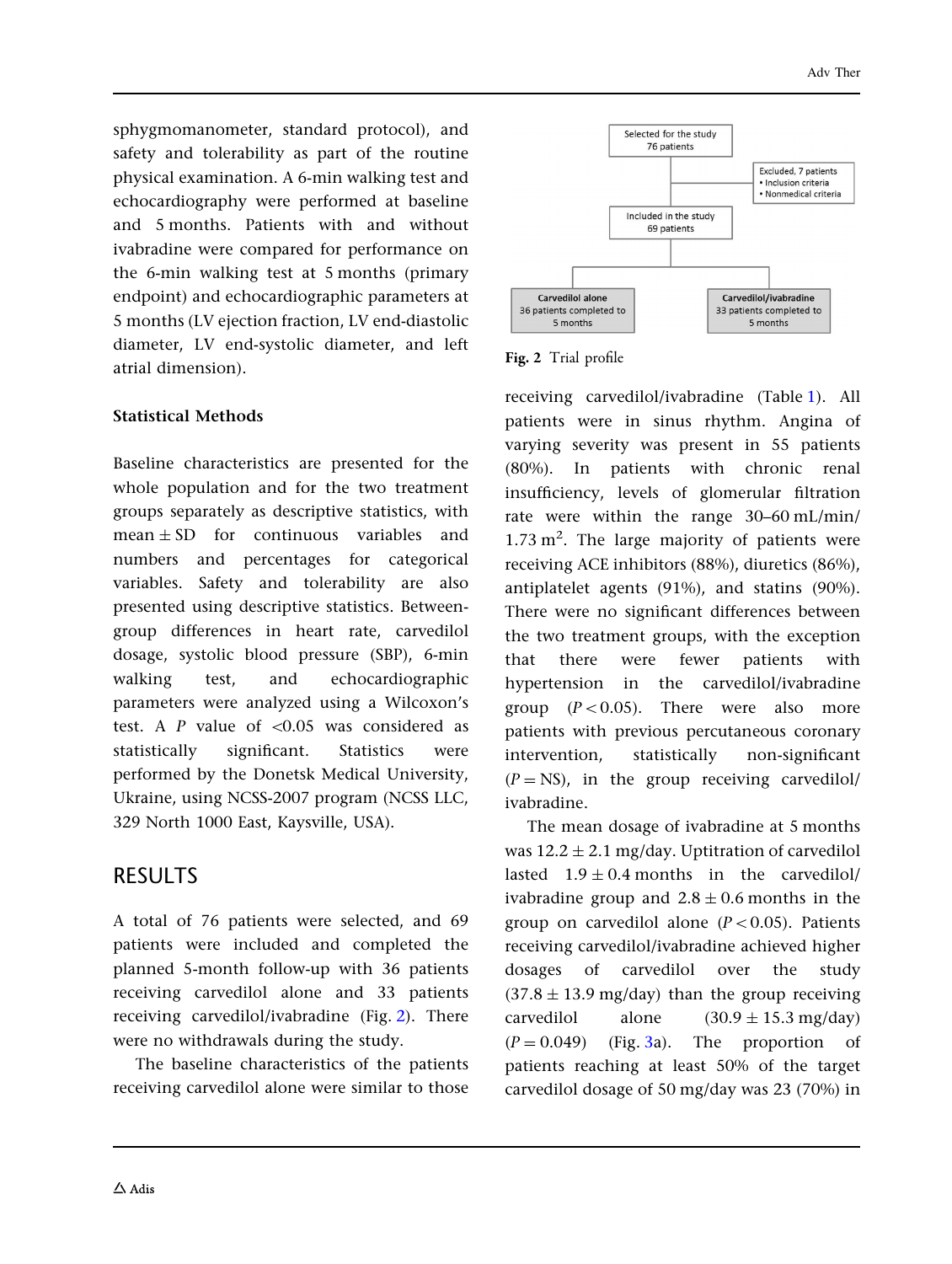#### <span id="page-4-0"></span>Table 1 Baseline characteristics

|                                              | Whole population<br>$(n = 69)$ | Carvedilol<br>$(n = 36)$ | Carvedilol/ivabradine<br>$(n = 33)$ |
|----------------------------------------------|--------------------------------|--------------------------|-------------------------------------|
| Demographic characteristics                  |                                |                          |                                     |
| Age (years)                                  | $62.9 \pm 12.1$                | $62.1 \pm 11.4$          | $63.2 \pm 12.3$                     |
| Male                                         | 46 (67%)                       | 25 (69%)                 | 21 (64%)                            |
| Body mass index, $\text{kg/m}^2$             | $28.4 \pm 4.1$                 | $27.6 \pm 4.0$           | $28.9 \pm 3.8$                      |
| Cardiovascular history                       |                                |                          |                                     |
| Left ventricular ejection fraction (%)       | $37.0 \pm 5.9$                 | $36.9 \pm 6.1$           |                                     |
| Heart rate (bpm)                             | $82.4 \pm 11.2$                | $83.1 \pm 10.6$          | $82.7 \pm 11.3$                     |
| Systolic blood pressure (mm Hg)              | $132.5 \pm 13.8$               | $131.4 \pm 13.6$         | $133.6 \pm 12.7$                    |
| Diastolic blood pressure (mm Hg)             | $76.6 \pm 9.6$                 | $75.4 \pm 10.1$          | $77.3 \pm 9.4$                      |
| Angina                                       |                                |                          |                                     |
| CCS class I                                  | 14 (20%)                       | 8(22%)                   | 6(18%)                              |
| CCS class II                                 | 37 (54%)                       | 19 (53%)                 | 18 (55%)                            |
| CCS class III                                | 4(6%)                          | 2(6%)                    | 2(6%)                               |
| Heart failure                                |                                |                          |                                     |
| NYHA class II                                | 28 (41%)                       | 15 (42%)                 | 13 (39%)                            |
| NYHA class III                               | 41 (59%)                       | 21 (58%)                 | 20 (61%)                            |
| Arterial hypertension                        | 39 (57%)                       | 24 (67%)                 | 15 (46%)                            |
| Previous stroke/TIA                          | 9(13%)                         | $4(11\%)$                | 5(15%)                              |
| Prior CABG                                   | 13 (19%)                       | 7(19%)                   | 6(18%)                              |
| Prior PCI                                    | 26 (38%)                       | 12 (33%)                 | 14 (42%)                            |
| Time from last myocardial infarction (years) | $2.0 \pm 1.5$                  | $2.3 \pm 1.9$            | $2.1 \pm 0.8$                       |
| Medical comorbidities                        |                                |                          |                                     |
| Diabetes mellitus                            | 17(25%)                        | 10 (28%)                 | 7(21%)                              |
| Current or former smoker                     | 39 (57%)                       | 22 (61%)                 | 17 (52%)                            |
| Chronic renal insufficiency                  | 24 (35%)                       | 13 (36%)                 | 11(33%)                             |
| Current medications <sup>a</sup>             |                                |                          |                                     |
| Angiotensin-converting enzyme inhibitors     | 61 (88%)                       | 31 (86%)                 | 30 (91%)                            |
| Angiotensin II receptor blockers             | 8(12%)                         | 5(14%)                   | 3(9%)                               |
| Digoxin                                      | 25 (36%)                       | 14 (39%)                 | 11(33%)                             |
| Loop/thiazide diuretics                      | 59 (86%)                       | 31 (86%)                 | 28 (85%)                            |
| Aldosterone antagonists                      | 42 (61%)                       | 21 (58%)                 | 21(64%)                             |
| Aspirin/P2Y12 inhibitors                     | 63 (91%)                       | 34 (94%)                 | 29 (88%)                            |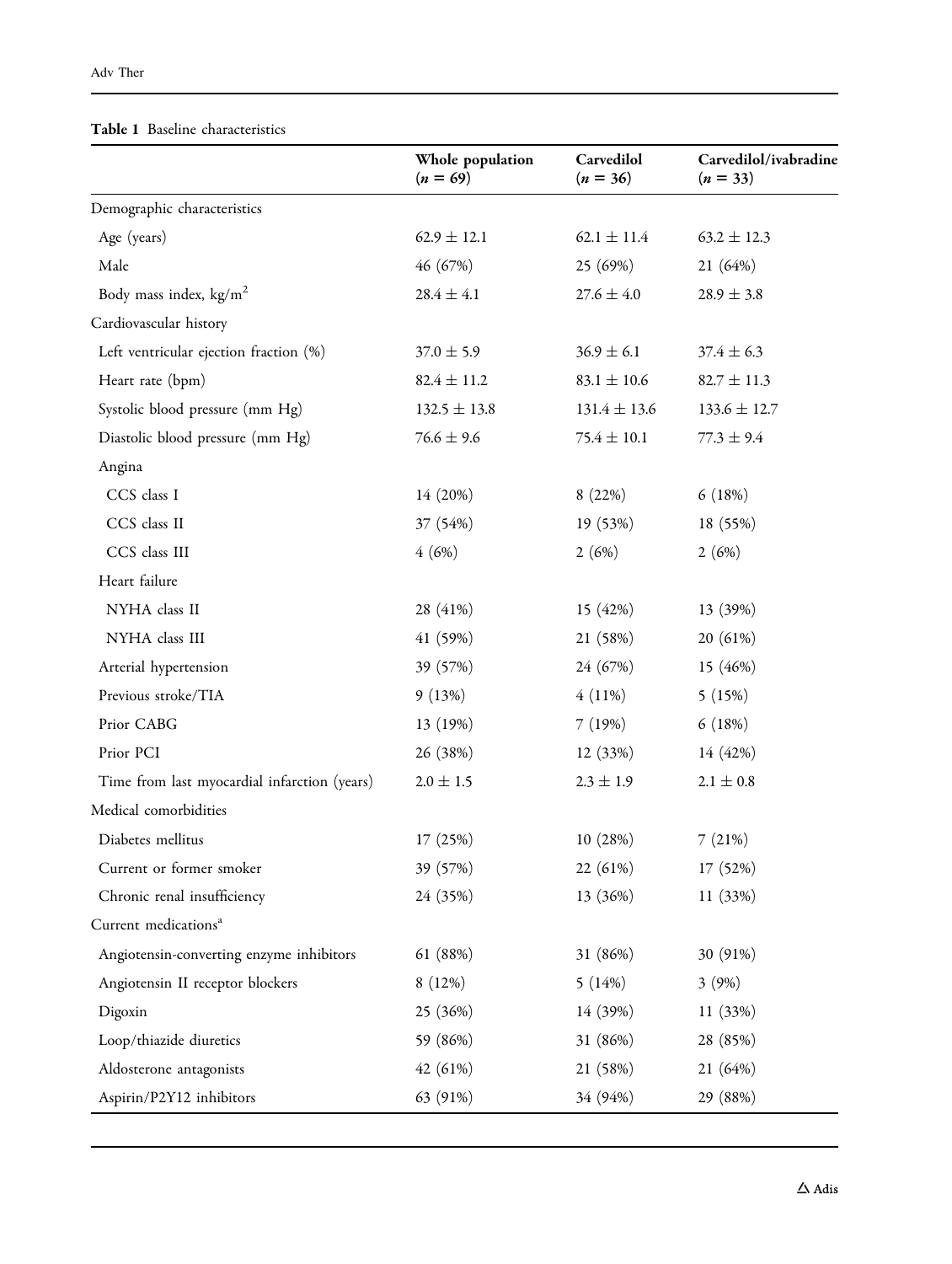<span id="page-5-0"></span>

|  | <b>Table 1</b> continued |
|--|--------------------------|
|--|--------------------------|

|          | Whole population<br>$(n = 69)$ | Carvedilol<br>$(n = 36)$ | Carvedilol/ivabradine<br>$(n = 33)$ |
|----------|--------------------------------|--------------------------|-------------------------------------|
| Warfarin | 6(9%)                          | 2(6%)                    | 4(12%)                              |
| Statins  | $62(90\%)$                     | 34 (94%)                 | 28 (85%)                            |

Values are mean  $\pm$  SD or *n* (%)

CCS Canadian Cardiovascular Society, NYHA New York Heart Association, TIA transient ischemic attack, CABG coronary artery bypass graft, PCI percutaneous coronary intervention

<sup>a</sup> According to the inclusion criteria, none of the patients had received  $\beta$ -blockers in the 2 months before the study



Fig. 3 Mean dosage of carvedilol a and mean resting heart rate **b** according to treatment group. \* $P < 0.05$  versus patients on carvedilol alone

the group with carvedilol/ivabradine versus 13 (36%) in the group receiving carvedilol alone.

The patients in the carvedilol alone group had lower  $\beta$ -blocker dosage than the patients in the carvedilol/ivabradine group  $(P<0.05)$ (Table [2\)](#page-6-0). In addition, the patients in the carvedilol alone group had lower systolic blood pressure  $(P<0.001)$ . The patients receiving ivabradine had lower resting heart rate of  $61.6 \pm 3.1$  bpm at 5 months versus  $70.2 \pm 4.4$  bpm at 5 months in the group on carvedilol alone  $(P<0.001)$  (Fig. 3b).

In both groups of patients, there were improvements in LV ejection fraction and LV volumes over the 5-month treatment period (Table [3\)](#page-6-0). The increase in LV ejection fraction and reduction LV volume was more pronounced in the group with carvedilol/ ivabradine, with significant differences for LV end-systolic diameter  $(P<0.001)$  and left atrial dimension ( $P < 0.001$ ). The distance reached in 6-min walking test was significantly longer in the carvedilol/ivabradine group than in the carvedilol alone group.  $(P<0.001)$  (Table [3\)](#page-6-0).

Adding ivabradine to carvedilol in patients with heart failure was associated with a range of significant beneficial effects with a greater reduction in heart rate, an increase in the distance walked in the 6-min walk test, and an increase in the LV ejection fraction (all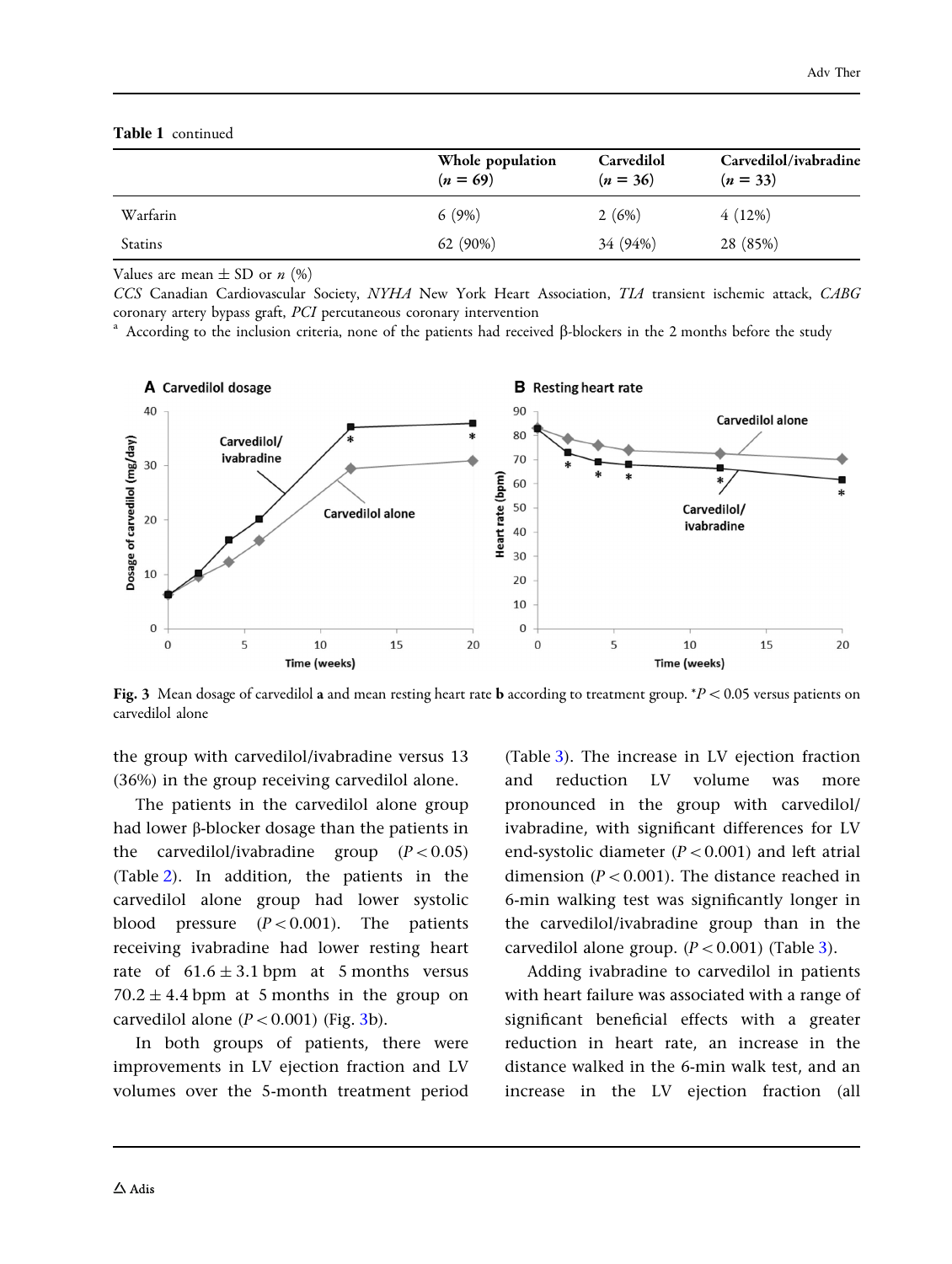|          | Carvedilol alone ( $n = 36$ )                |                     |                       | Carvedilol/ivabradine ( $n = 33$ )           |                                                     |                     |                       |
|----------|----------------------------------------------|---------------------|-----------------------|----------------------------------------------|-----------------------------------------------------|---------------------|-----------------------|
|          | Carvedilol<br>dosage,<br>mg/day <sup>a</sup> | Heart rate<br>(bpm) | <b>SBP</b><br>(mm Hg) | Carvedilol<br>dosage,<br>mg/day <sup>a</sup> | <b>Ivabradine</b><br>dosage,<br>mg/day <sup>a</sup> | Heart rate<br>(bpm) | <b>SBP</b><br>(mm Hg) |
| Baseline | 6.25                                         | $83.1 \pm 10.6$     | $131.4 \pm 13.6$      | 6.25                                         | 10                                                  | $82.7 \pm 11.3$     | $133.6 \pm 12.7$      |
| 2 weeks  | $9.5 \pm 3.2$                                | $78.7 \pm 8.4$      | $127.4 \pm 13.5$      | $10.2 \pm 3.1$                               | 10                                                  | $72.9 \pm 6.9^*$    | $129.3 \pm 12.0$      |
| 4 weeks  | $12.3 \pm 6.4$                               | $75.9 \pm 6.7$      | $120.7 \pm 10.3$      | $16.3 \pm 6.9$                               | $10.6 \pm 1.7$                                      | $69.1 \pm 4.5^*$    | $125.2 \pm 11.8$      |
| 6 weeks  | $16.2 \pm 8.7$                               | $73.8 \pm 5.1$      | $114.6 \pm 7.8$       | $20.2 \pm 11.7$                              | $10.9 \pm 1.9$                                      | $67.9 \pm 3.6^*$    | $124.5 \pm 9.6^*$     |
| 3 months | $29.5 \pm 14.7$                              | $72.5 \pm 4.6$      | $112.5 \pm 8.1$       | $37.1 \pm 17.2^*$                            | $11.1 \pm 2.1$                                      | $66.4 \pm 3.5^*$    | $123.8 \pm 7.1^*$     |
| 5 months | $30.9 \pm 15.3$                              | $70.2 \pm 4.4$      | $116.4 \pm 7.8$       | $37.8 \pm 16.3^*$                            | $12.2 \pm 2.1$                                      | $61.6 \pm 3.1^*$    | $123.5 \pm 5.7^*$     |

<span id="page-6-0"></span>Table 2 Mean dosages of carvedilol and ivabradine, heart rate, and systolic blood pressure doses of carvedilol, and ivabradine during the study

Values are mean  $\pm$  SD

Bid twice daily, SBP systolic blood pressure

 $* P < 0.05$  versus patients on carvedilol alone

<sup>a</sup> Initiating dosages were carvedilol 3.125 mg bid carvedilol and 5 mg bid ivabradine. Target dosage of carvedilol was 50 mg/ day (25 mg bid); target dosage of ivabradine was 7.5 mg bid

Table 3 Echocardiographic data and distance in the 6-min walking test in patients taking carvedilol or carvedilol/ ivabradine

|                                | Carvedilol ( $n = 36$ ) |                  | Carvedilol/ivabradine ( $n = 33$ ) |                     |  |
|--------------------------------|-------------------------|------------------|------------------------------------|---------------------|--|
|                                | <b>Baseline</b>         | 5 months         | <b>Baseline</b>                    | 5 months            |  |
| LV ejection fraction $(\%)$    | $36.9 \pm 6.1$          | $38.7 \pm 6.8$   | $37.4 \pm 6.3$                     | $41.3 \pm 6.9$      |  |
| LV end-diastolic diameter (cm) | $6.8 \pm 0.4$           | $6.7 \pm 0.3$    | $6.8 \pm 0.3$                      | $6.5 \pm 0.3$       |  |
| LV end-systolic diameter (cm)  | $4.7 \pm 0.3$           | $4.6 \pm 0.3$    | $4.6 \pm 0.3$                      | $4.4 \pm 0.2^*$     |  |
| Left atrial dimension (cm)     | $4.2 \pm 0.2$           | $4.0 \pm 0.3$    | $4.1 \pm 0.3$                      | $3.8 \pm 0.2^*$     |  |
| 6-mi walking test (m)          | $465.3 \pm 87.6$        | $527.2 \pm 90.6$ | $458.4 \pm 93.2.6$                 | $574.4 \pm 102.3^*$ |  |

Values are mean ± SD

 $LV = left$  ventricular

 $*$   $P$  < 0.05 versus patients on carvedilol alone

 $P < 0.001$ ) (Fig. [4](#page-7-0)a–c). Significantly, more patients in the carvedilol/ivabradine group (58%) had an improvement of at least one NYHA class than in the carvedilol alone group  $(36\%)$   $(P < 0.05)$  (Fig. [4d](#page-7-0)).

Treatment tolerability was satisfactory in all patients. In eight cases, there were side effects of carvedilol, including six cases of muscle/general weakness and two cases of transient bronchial

obstruction. Observed side effects were mild, and drug withdrawal was not deemed necessary in any of the cases. The side effects generally reversed using a slower uptitration schedule or reducing dosage. The use of ivabradine in combination with carvedilol was associated with a reduction in resting heart rate to levels in the range of 40–50 bpm in three cases without the development of syncope or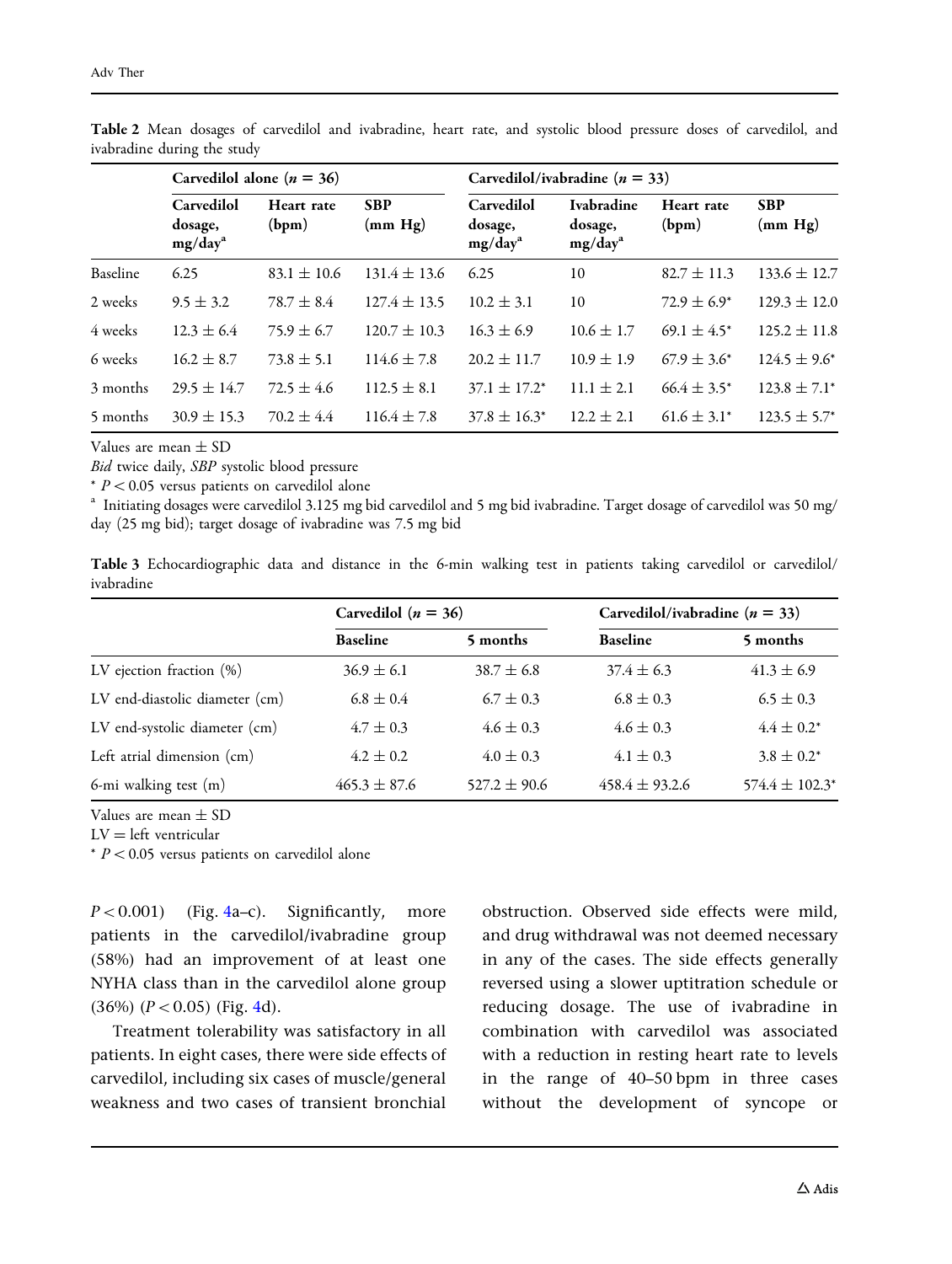<span id="page-7-0"></span>

Fig. 4 Change in heart failure parameters between baseline and 5 months for (a) resting heart rate, (b) distance walked in the 6-min walking test, (c) left ventricular (LV) ejection fraction, and (d) percentage of patients with an

changes in sinoatrial, atrioventricular, and intraventricular conduction on electrocardiography. These episodes of bradycardia were also mild and transient, and could be eliminated by reducing the dose of ivabradine (from 7.5 to 5 mg bid in two patients, and from 5 to 2.5 mg bid in one patient) and never led to withdrawal of ivabradine. Two patients on ivabradine had mild and transitory visual effects (blurred vision) without the need for drug withdrawal.

### **DISCUSSION**

The addition of ivabradine shortly after initiation of carvedilol in patients with chronic heart failure and in sinus rhythm was

improvement of at least one New York Heart Association (NYHA) in the carvedilol  $(n = 36)$  and carvedilol/ ivabradine ( $n = 33$ ) groups.  $P < 0.01$  versus patients on carvedilol alone

associated with significantly greater reduction in heart rate, and significantly improved LV ejection fraction and exercise capacity (6-min walking test). The results are in line with the recent results of an open-label multicenter study in nearly 2000 patients with heart failure, which reported that ivabradine effectively reduced heart rate and improved symptoms over 4 months [\[11\]](#page-10-0). The addition of ivabradine in our study also appeared to facilitate the uptitration of the b-blocker, with more patients in the carvedilol/ivabradine group reaching  $\geq 50\%$  target dose of  $\beta$ -blocker than in the group on carvedilol alone.

Since the mode of action of ivabradine does not affect parameters other than heart rate, ivabradine does not have negative inotropic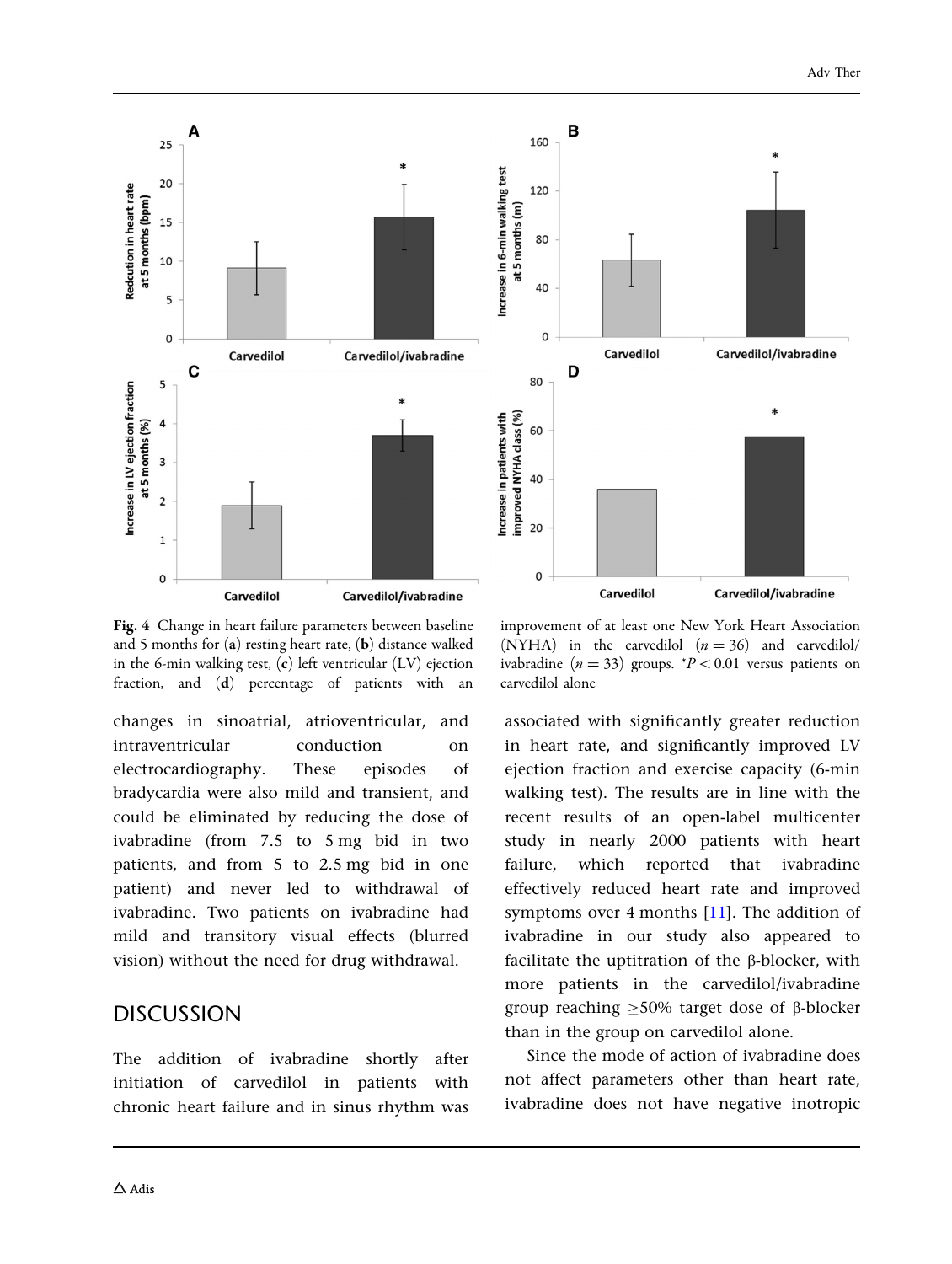effect and does not carry the risk for hypotension; it also improves systemic hemodynamics and exercise tolerability [[12](#page-10-0)– [14](#page-10-0)]. In clinical terms, this translates into increased stroke volume and preserved cardiac output in patients on ivabradine, and better exercise tolerance and ultimately a better quality of life for patients with chronic heart failure [[15–17\]](#page-10-0). In line with this, even though the patients in the study who received ivabradine reached higher dosages of carvedilol, they had significantly higher levels of SBP at the end of the study  $(123.5 \pm 5.7)$ versus  $116.4 \pm 7.8$  mm Hg,  $P < 0.05$ ). This constitutes a considerable advantage insofar as low SBP limits the use of many other heart failure therapies and is associated with increased risk for all-cause, heart failure, and cardiovascular mortality, as well as hospitalization for cardiovascular reasons or heart failure [[18](#page-10-0)[–21](#page-11-0)].

The improved efficacy of the combination in comparison with b-blocker alone can be rationalized pathophysiologically by the complementary modes of action of  $\beta$ -blocker and ivabradine. By contrast to  $\beta$ -blocker, since ivabradine does not have negative inotropic and lusitropic effects [\[22](#page-11-0), [23](#page-11-0)], it reduces heart rate without affecting cardiac output, and it has no impact on blood pressure. This explains the differences in the impact on hemodynamic profile with ivabradine versus that with  $\beta$ blocker and the absence of many of the limitations associated with b-blockers. Results from a study in which patients with advanced heart failure received an acute intravenous administration of ivabradine indicate that the heart rate reduction achieved with ivabradine maintains cardiac output due to an increase in stroke volume [\[24\]](#page-11-0). These data are consistent with a recent analysis in the SHIFT trial which demonstrated that improved ventricular– arterial interaction caused by heart rate reduction seems to contribute to the increase in stroke volume and improved cardiac efficiency, thereby preserving cardiac output of patients receiving ivabradine [[17](#page-10-0)]. Therefore, heart rate reduction with ivabradine does not have any of the detrimental effects that might occur in the beginning of uptitration of  $\beta$ blockers complicating the achievement of target doses. Globally, the differences in hemodynamic profile in ivabradine-treated patients may have two effects: it makes patients more likely to exercise in everyday life and activity, as has been demonstrated in other studies [[25](#page-11-0)]; and it facilitates the uptitration of b-blockers. There are a number of possible mechanisms for the improved exercise capacity with the combination of ivabradine with carvedilol, including better coronary perfusion, improvement of left ventricular contraction, and better peripheral blood flow.

All current registries consistently report under dosing of b-blockers in many patients with heart failure  $[1, 3, 4]$  $[1, 3, 4]$  $[1, 3, 4]$  $[1, 3, 4]$  $[1, 3, 4]$ . This is believed to be related to a range of factors such as undesired side effects, patients' fears, and multiple comorbidities, all of which could limit uptitration. The phenomenon has even been observed in clinical trial conditions: even in selected patients with heart failure who did not have intolerance or contraindications to βblockers, a large proportion of patients (twothirds) could not reach target dose [[5](#page-10-0)].

A recent analysis of prospective multicenter screening in 15,148 outpatients with chronic systolic heart failure from Germany [[25](#page-11-0)] demonstrated that, despite uptitration of bblockers, resting heart rate was frequently inadequately controlled. Even though 86% of the population were currently on  $\beta$ -blocker and 88% had been diagnosed more than 6 months earlier (leaving sufficient time for uptitration),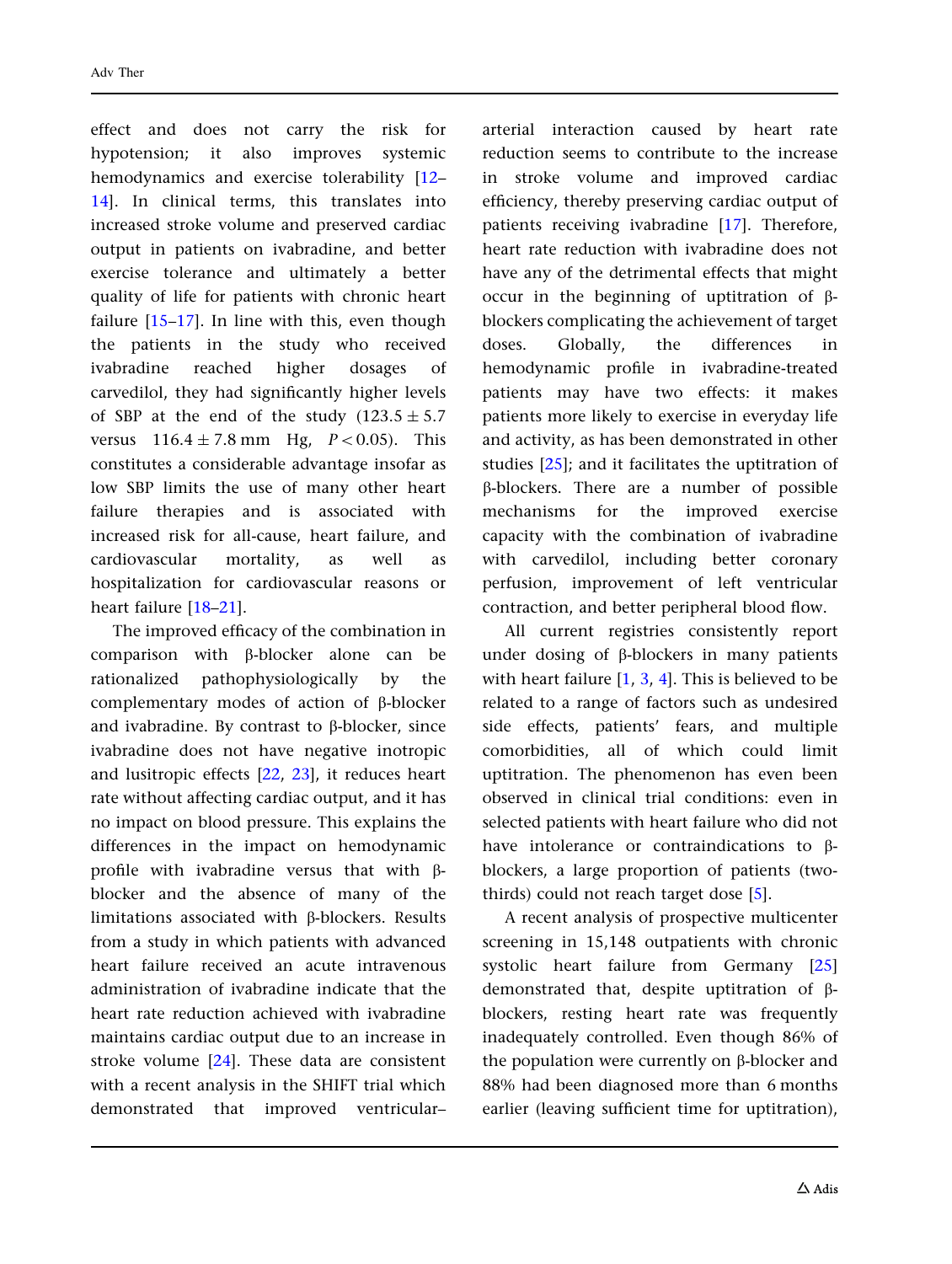the mean heart rate was 73 bpm, and 42% of the population presented with heart rate  $>75$  bpm. Increased heart rate was documented irrespective of the achieved mean or maximally tolerated  $\beta$ -blocker dose: those receiving  $\langle 50\% \rangle$  of target dose of  $\beta$ -blocker (34% of the population) had a mean heart rate of 72 bpm, those receiving between 50% and 100% of target dose (49%) had mean heart rate of 73 bpm, and those receiving  $>100\%$  (17%) of target dose had mean heart rate 74 bpm [\[25\]](#page-11-0).

There is now a large volume of data highlighting the unmet medical need for guideline-oriented pharmacological optimization of resting heart rate in chronic systolic heart failure. Resting heart rate is currently integrated in the algorithm of management of patients with heart failure and LV systolic dysfunction to guide the choice of therapy. In addition to demonstrating the beneficial impact of ivabradine in chronic heart failure, the results of the SHIFT trial have led to a greater understanding of importance of heart rate in the management of heart failure patients [[10](#page-10-0)]. Recent data from a heart failure registry indicate that 5-year event-free survival was significantly lower among heart failure patients with heart rates  $\geq$ 70 bpm compared with those with  $\langle 70$  bpm despite optimal therapy with  $\beta$ -blockers [\[6](#page-10-0)]. This analysis underlines the necessity of rigorous heart rate control, even in patients considered to be receiving optimal pharmacotherapy [[5](#page-10-0)].

The main limitation of the study is that it is open-label, unblinded study that was not randomized, and performed in a small population of 69 patients, and these features should be taken into consideration when interpreting the results. On the other hand, the design implies that the results reflect what actually happens in real-life clinical practice. Another possible limitation is that information on the possibility of prescribing ivabradine first and then adding a  $\beta$ -blocker later was not collected. Finally, the possibility of selection bias cannot be excluded, as inclusion in the study was left to the decision of the investigator, as well as a possible bias due to the motivation of the patient with regard to exercise tolerance.

# **CONCLUSION**

The results indicate that adding ivabradine to carvedilol in patients with chronic heart failure results in lower heart rates and better exercise capacity, and patients treated with ivabradine achieved higher dosages of  $\beta$ -blocker more rapidly than patients without ivabradine. The results merit further verification in a prospective double-blind study.

## ACKNOWLEDGMENTS

Article processing charges for this paper were funded by Servier International, Suresnes, France. No funding was received for the study, which was independently conducted. All named authors meet the ICMJE criteria for authorship for this manuscript, take responsibility for the integrity of the work as a whole, and have given final approval for the version to be published.

Conflict of interest. Andrey Bagriy has given lectures for Servier, Pfizer, Astra Zeneca, Takeda, and Sanofi. E. V. Schukina, O. V. Samoilova, O. A. Pricolota, S. I. Malovichko, A. V. Pricolota, E. A. Bagriy declare no conflicts of interest.

Compliance with ethics guidelines. All procedures followed were in accordance with the ethical standards of the responsible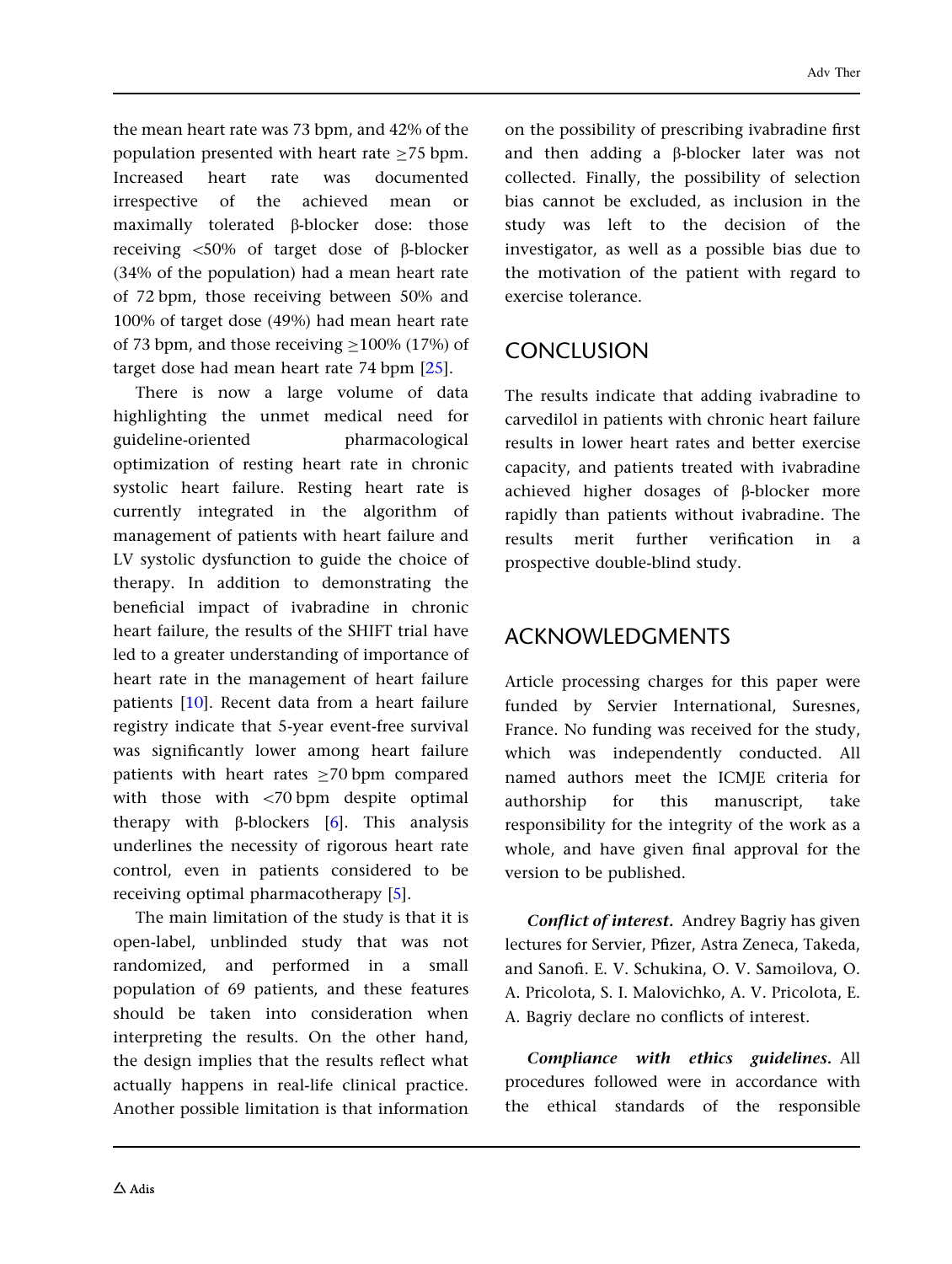<span id="page-10-0"></span>committee (institution and nation) and with the Helsinki Declaration of 1975, as revised in 2006 and 2008. Informed consent was obtained from all patients for being included in the study.

### **REFERENCES**

- 1. Maggioni AP, Dahlstrom U, Filippatos G, et al. EURObservational Research Programme: the Heart Failure Pilot Survey (ESC-HF Pilot). Eur J Heart Fail. 2010;12(10):1076–84.
- 2. Jhund PS, Macintyre K, Simpson CR, et al. Longterm trends in first hospitalization for heart failure and subsequent survival between 1986 and 2003: a population study of 5.1 million people. Circulation. 2009;119(4):515–23.
- 3. Komajda M, Follath F, Swedberg K, et al. The EuroHeart Failure Survey programme—a survey on the quality of care among patients with heart failure in Europe. Part 2: treatment. Eur Heart J. 2003;24(5):464–74.
- 4. Komajda M, Hanon O, Hochadel M, et al. Contemporary management of octogenarians hospitalized for heart failure in Europe: Euro Heart Failure Survey II. Eur Heart J. 2009;30(4):478–86.
- 5. Dungen HD, Apostolovic S, Inkrot S, et al. Titration to target dose of bisoprolol vs. carvedilol in elderly patients with heart failure: the CIBIS-ELD trial. Eur J Heart Fail. 2011;13(6):670–80.
- 6. Franke J, Wolter JS, Meme L, et al. Optimization of pharmacotherapy in chronic heart failure: is heart rate adequately addressed? Clin Res Cardiol. 2013;102(1):23–31.
- 7. Russell SJ, Oliver M, Edmunds L, et al. Optimized beta-blocker therapy in heart failure: is there space for additional heart rate control? Br J Cardiol. 2012;19:21–3.
- 8. Bohm M, Swedberg K, Komajda M, et al. Heart rate as a risk factor in chronic heart failure (SHIFT): the association between heart rate and outcomes in a randomised placebo-controlled trial. Lancet. 2010;376(9744):886–94.
- 9. DiFrancesco D. Funny channels in the control of cardiac rhythm and mode of action of selective blockers. Pharmacol Res. 2006;53(5):399–406.
- 10. Swedberg K, Komajda M, Böhm M, et al. Ivabradine and outcomes in chronic heart failure (SHIFT): a

randomised placebo-controlled trial. Lancet. 2010;376(9744):875–85.

- 11. Savelieva I, Camm AJ. I(f) inhibition with ivabradine : electrophysiological effects and safety. Drug Saf. 2008;31(2):95–107.
- 12. Joannides R, Moore N, Iacob M, et al. Comparative effects of ivabradine, a selective heart rate-lowering agent, and propranolol on systemic and cardiac haemodynamics at rest and during exercise. Br J Clin Pharmacol. 2006;61(2):127–37.
- 13. Mulder P, Barbier S, Chagraoui A, et al. Long-term heart rate reduction induced by the selective I(f) current inhibitor ivabradine improves left ventricular function and intrinsic myocardial structure in congestive heart failure. Circulation. 2004;109(13):1674–9.
- 14. De Ferrari GM, Mazzuero A, Agnesina L, et al. Favourable effects of heart rate reduction with intravenous administration of ivabradine in patients with advanced heart failure. Eur J Heart Fail. 2008;10:550–5.
- 15. Volterrani M, Cice G, Caminiti G, et al. Effect of Carvedilol, Ivabradine or their combination on exercise capacity in patients with Heart Failure (the CARVIVA HF trial). Int J Cardiol. 2011;151(2):218–24.
- 16. Reil JC, Tardif JC, Ford I, et al. Selective heart rate reduction with ivabradine unloads the left ventricle in heart failure patients. J Am Coll Cardiol. 2013;62(21):1977–85.
- 17. Ambrosy AP, Vaduganathan M, Mentz RJ, et al. Clinical profile and prognostic value of low systolic blood pressure in patients hospitalized for heart failure with reduced ejection fraction: insights from the Efficacy of Vasopressin Antagonism in Heart Failure: Outcome Study with Tolvaptan (EVEREST) trial. Am Heart J. 2013;165(2):216–25.
- 18. Banach M, Bhatia V, Feller MA, et al. Relation of baseline systolic blood pressure and long-term outcomes in ambulatory patients with chronic mild to moderate heart failure. Am J Cardiol. 2011;107(8):1208–14.
- 19. Meredith PA, Ostergren J, Anand I, et al. Clinical outcomes according to baseline blood pressure in patients with a low ejection fraction in the CHARM (Candesartan in Heart Failure: Assessment of Reduction in Mortality and Morbidity) Program. J Am Coll Cardiol. 2008;52(24):2000–7.
- 20. Raphael CE, Whinnett ZI, Davies JE, et al. Quantifying the paradoxical effect of higher systolic blood pressure on mortality in chronic heart failure. Heart. 2009;95(1):56–62.